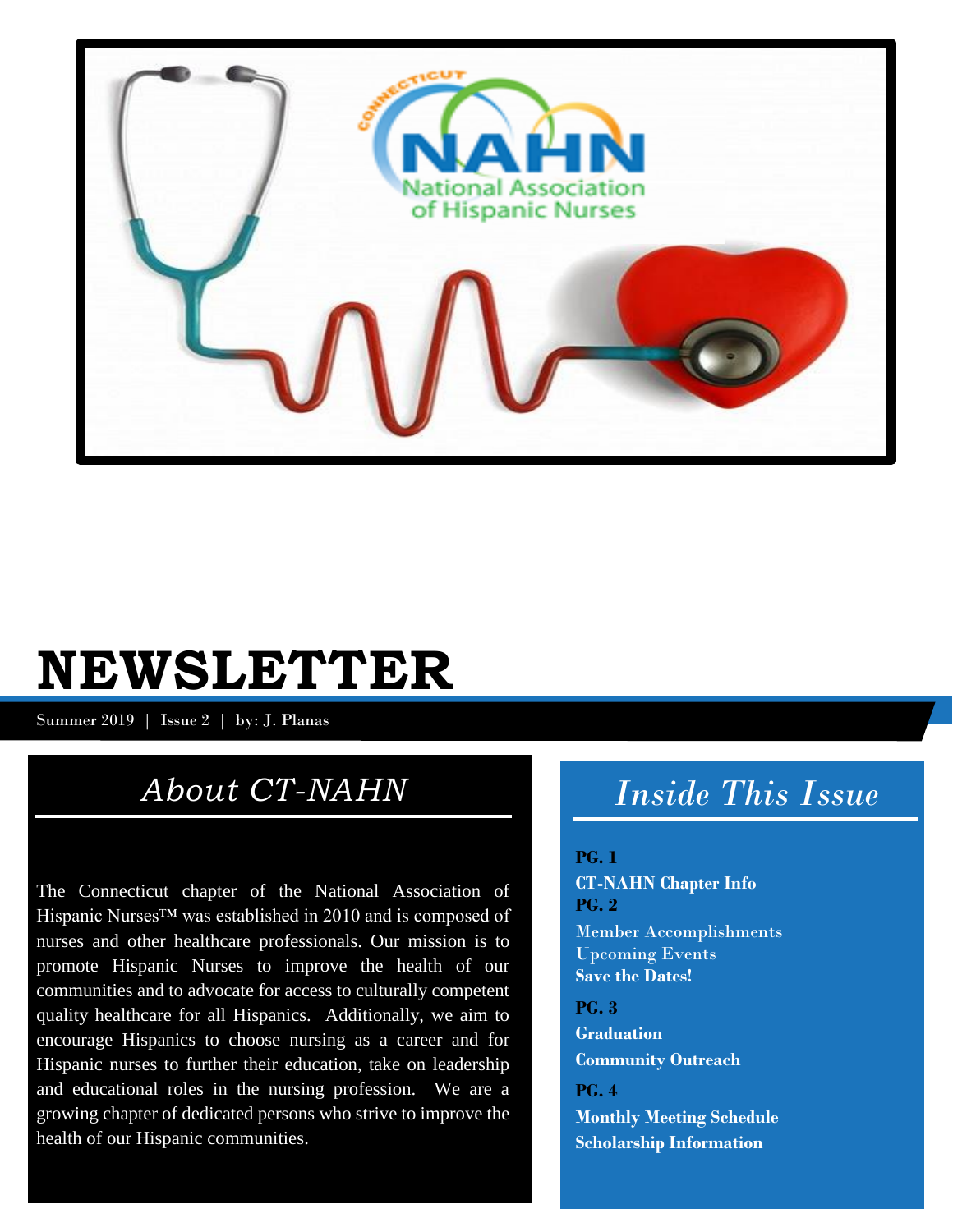## *Say Congrats!*

CT-NAHN chapter members have been very busy this past year and would like to share a few member accomplishments. *Join us in congratulating them all!!!*

- Dr. Maria D Krol (Southern Connecticut State University) received the Nightingale Award for Excellence in Nursing (May 2019)
- Dr. Jessica Alicea-Planas (Fairfield University) received the Faculty Award for Excellence in Community Engagement (April 2019)
- MaryAnn Brescia presented a poster titled "*Factors Affecting Access to Health Care for Persons Transitioning from Prison into the Community: An Integrative Review*" and won 3rd place in the PhD student category at ENRS (April 2019)
- CT-NAHN/SCSU student nurses Danielle, Ioanna, and Chelsea presented "*Staying Healthy Through Hand-Washing: 1st graders*" at the CT Association of Public Health Nurses Conference (April 2019)
- UConn student nurse Cierra presented *"Nutritional Education Community Outreach"* at the CT Association of Public Health Nurses Conference (April 2019)

IF YOUR ACTIONS **INSPIRE OTHERS** TO DREAM MORE, LEARN MORE, DO MORE AND BECOME MORE. YOU ARE A LEADER.

# Join Us…

### NAHN National Conference

Join you fellow members from across the U.S. in Reno, Nevada July 16th-July 19th. This year NAHN addresses timely conversations around *"A climate of change: Nurses taking action to achieve health equity"*

### Men's Health DAY 2019

Blood Pressure Screening @ Barber Shops *6/15/2019, 10-1pm @ various New Haven locations. Let's help our dads get screened!* Contact for more info

# *SAVE THE DATES!*

**Scholarship Fundraiser Tequila Tasting Event**– 10/11/19, 7-11pm @ Testo's, Bridgeport. *We need members to sell tickets and are also looking for donations that can be raffled!* Contact Wendy (wendy.m.awa@gmail.com) for

more info or tickets.

### **New England Minority Nurse Leadership Conference**

Theme: Mentoring, Leadership & Advocacy 11/2/19, 8-3:30pm, Tower Square Hotel, Springfield. *The chapter will reimburse 75% of your ticket after attendance! Great opportunity to network and learn!* More info will follow.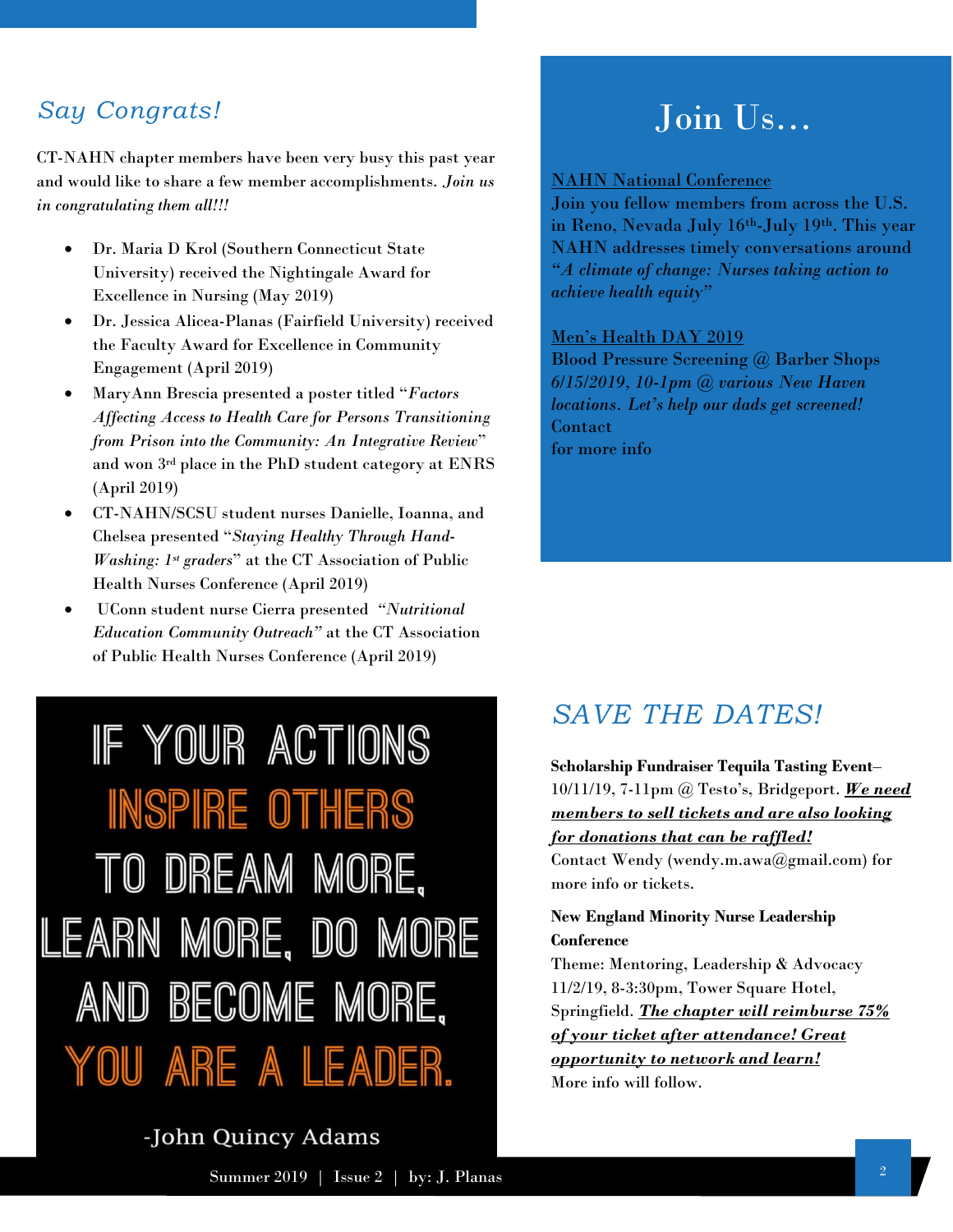Once again CT-NAHN has been working hard with our communities to help them to lead healthier lifestyles.

Pnuemovax Campaign (September-November) educating Latinos greater than 65 y/o on the importance of getting vaccinated.

Goodwin College (April) presenting to graduating students about the importance of making professional connections.

Muevete program was delivered in three different communities to facilitate healthier habits amongst our youth!

- 1. Burr School in Hartford (October-November) working with girl scout troop.
- 2. Global Communications Academy in Hartford (April) working with 2nd grade
- 3. Spanish Community of Wallingford (May) working with young mothers.

Dinner Series Speaker- Janet Spinner CNM, MSN, AAHIV delivered an educational talk on "Neonatal Abstinence Syndrome: Opiate Dependence in Childbirth" (April)

### Other community outreach efforts

West Haven elementary school (April) working with school aged children on the importance of hand-washing.

Senior Housing Center blood pressure and blood sugar screenings and education (April)

### *Community Efforts! GRADUATION SUCCESS*

### *The following students completed their BS in nursing May 2019:*

Zaid Aparicio – Fairfield University Ioanna Lemonas- Southern CT State University Danielle White- Southern CT State University Chelsea Armstrong- Southern CT State University

### *Congrats to our Scholarship recipients as well! We look forward to their continued involvement in our chapter.*

Naomi Scatliffe, Ioanna Lemona, Cierra Brescia, & MaryAnn Perez-Brescia

# *Representing for CT-NAHN!*

In January, NAHN held its annual Latino Leadership Institute in San Juan, Puerto Rico. Our chapter had five members attend! Thank you to David Vilanova, Thalia Soriano, Sandy Martinez, Kelia Garrido and Kim Giwa for representing us so well! We are positive the conference cultivated some leadership ideas that will be utilized with our members and in various communities.